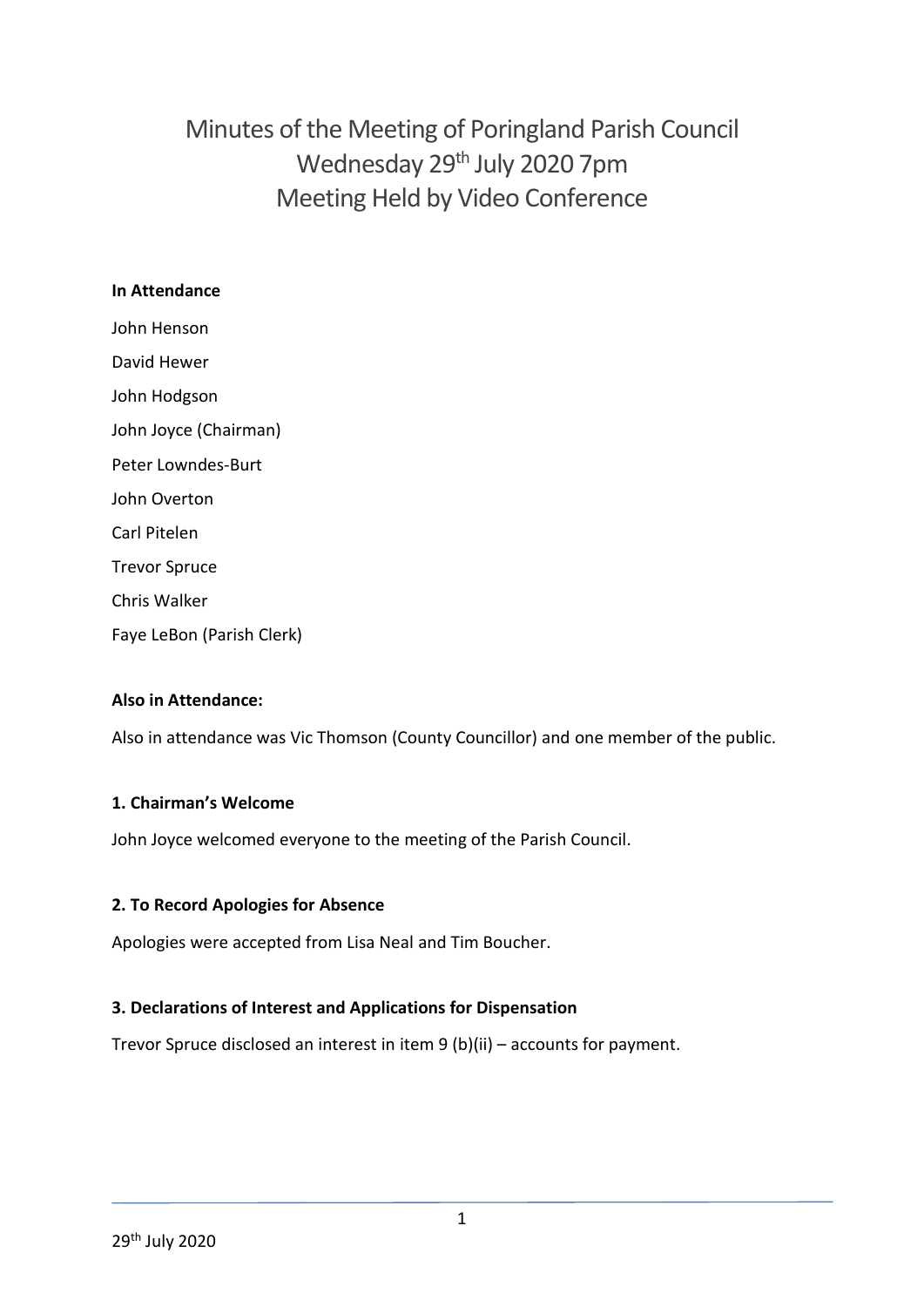#### **4. To Agree Minutes of the Meeting Held on 24th June 2020**

The minutes of the meeting held on  $24<sup>th</sup>$  June 2020 were agreed after a proposal by David Hewer and a second by Chris Walker.

#### **5.Matters Arising from the Minutes of 24th June, Including Clerk's Report**

The Clerk's report had been previously circulated. It detailed:

#### Funding for Permissive Pathways at High Ash Farm

Having chased the office of Richard Bacon MP, it transpires that DEFRA has responded in March to the Westminster address, which has been closed. This letter advises *'As we move forward post our exit from the EU we will be looking to develop our own national agriculture and environmental policies. The cornerstone of future agriculture policy will be the payment of public money for environmental public goods. Paths that provide access to farmers' land enable people to access and spend time in the natural environment. Infrastructure is required for recreational walking, cycling and horse-riding and providing access to green space and countryside for disabled people. This is important for maintaining and improving physical and mental health and wellbeing and therefore provides public benefits. Public access will be an important issue and we will want to look at ways in which those who own or manage land can feel able to provide the opportunities for people to be able to enjoy the countryside, while balancing this against ensuring that the countryside remains a working environment.'* As this letter suggest there will not be a change in government policy until after Brexit, the matter can be removed from Matters Arising and monitored.

#### Police Shed

The extension to the shed has been completed and the cycle rack removed and reinstalled. **PROJECT COMPLETE.**

#### Telephone Box

Men's Shed is now in possession of all the relevant materials for the refurbishment of the telephone box and this will progress when Covid-19 restrictions are lifted. Planning permission has been granted for the works by South Norfolk Council. John Hodgson is in possession of all the defibrillator equipment. **ONGOING**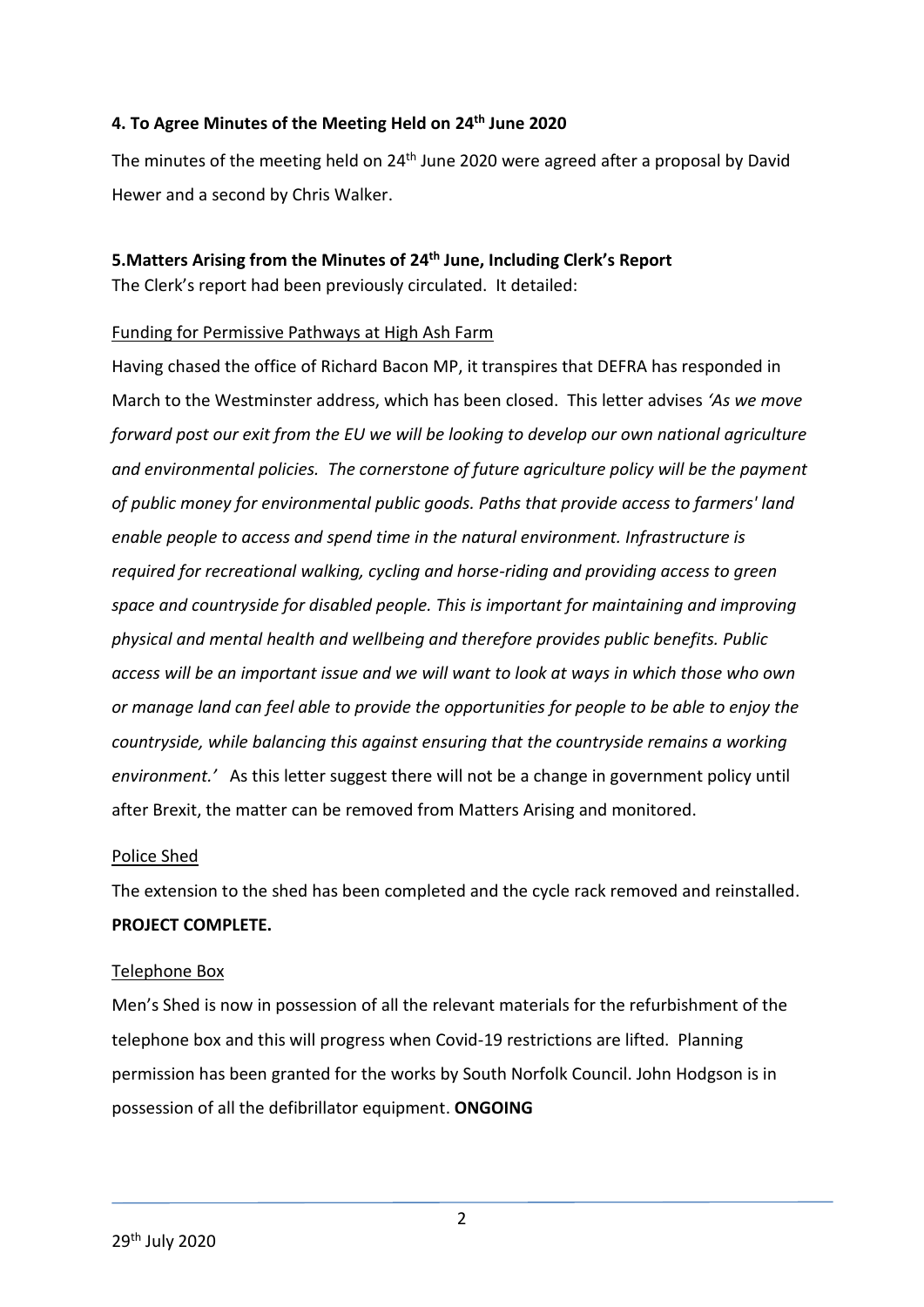#### Cyber Security

All staff have now been issued with the poringland-pc.gov.uk email addresses. **PROJECT COMPLETE**

#### A146/B1332 Stacking Survey

This survey is ready to be released at an appropriate time when traffic movements can be deemed as 'normal'. **ONGOING**

#### Men's Shed

The Fields In Trust legal team will not support a Men's Shed on the Playing Field, however, they have provided guidance as to what activities the Men's Shed could provide which would be supported. Men's Shed have provided a proposal which will be sent to Fields in Trust. **ONGOING**

#### Annual Report

This has been agreed, however there are currently problems in finding an alternative distribution company due to Covid-19. It was suggested that the Scouts may do this, or that the distributor of the South Side Guide may be able to assist. The Clerk is to contact these representatives or it will have to revert to councillors delivering the reports.

#### Community Woodland / Lagoon.

The Parish Council's solicitor is in the process of undertaking the relevant searches to ensure that the Parish Council's interests are protected. When these have been completed to satisfaction, then the transfer document can be passed to the Parish Council for signing. This was hoped to have been completed by the end of July.

#### Bar Stock.

A letter has been received from Priscilla Bacon Lodge, thanking the Parish Council for the donation of the alcohol. Events for August are being reviewed and the out of date bar stock for August which may not be used, will be distributed to the foodbank and Priscilla Bacon Lodge as previously agreed.

#### Assets of Community Value

Applications have been sent to South Norfolk Council who will make a decision by 27<sup>th</sup> August.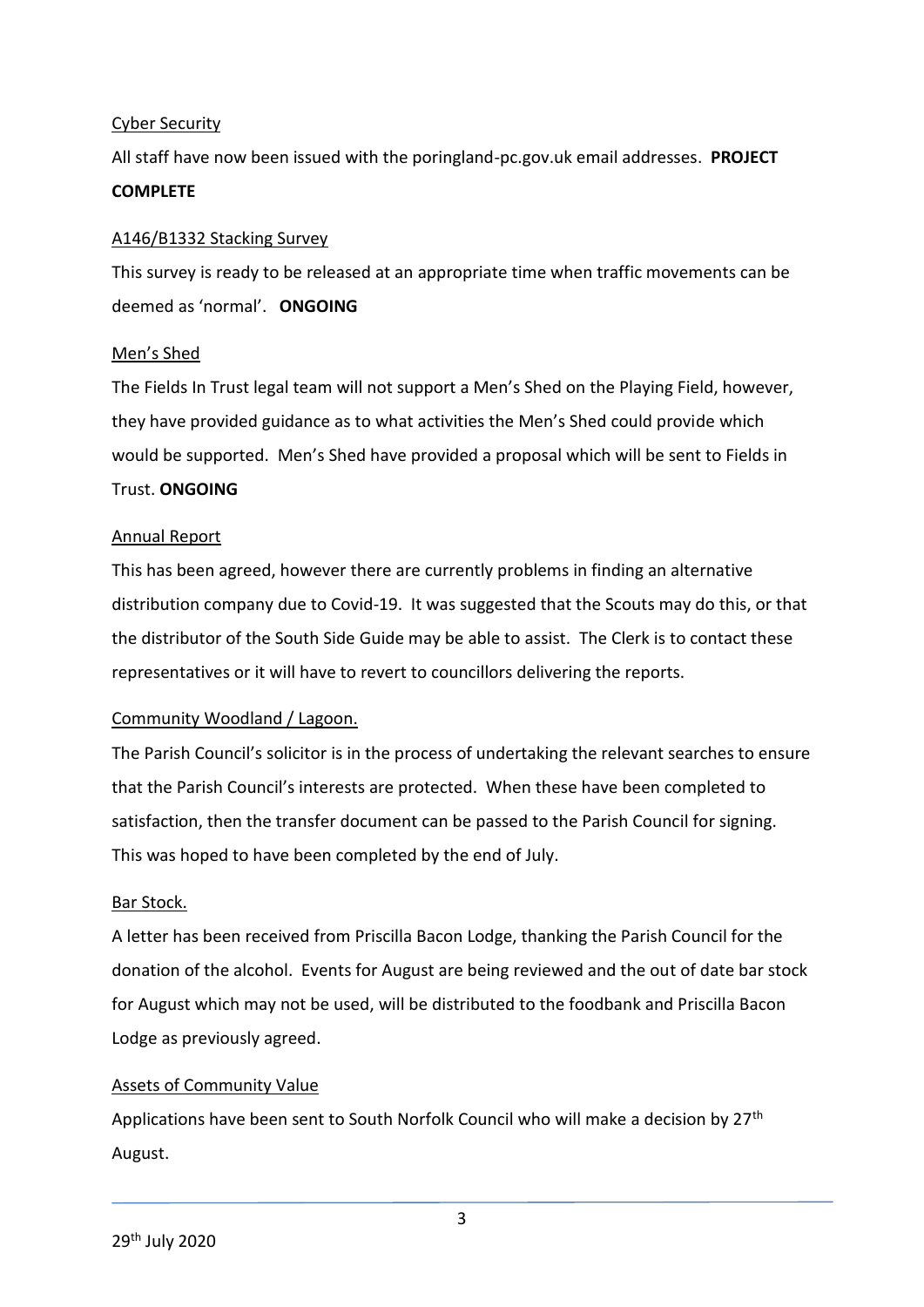#### 'Penelope' The Python

Photos have been taken of Penelope and signage can be created from this, giving the history of the artwork and encourage people to add to it.

#### Tree Warden Commemoration

The Clerk and the tree warden have met and agreed on a location on the site near the lagoon for a copper beech. The tree warden is considering the wording for the plaque. It is recommended that the tree be planted in October.

#### Parish Partnership Scheme

Norfolk County Council has confirmed that village gateways are acceptable under the Parish Partnership Scheme. More information on examples of gateways has been requested.

## **6. Adjournment for Public Participation, District and County Councillors, and Councillors with any Pecuniary Interests**

It was agreed that standing orders should be suspended.

#### a) District Council Report

Cllr Neal had sent a written report which had been distributed to councillors.

Cllr Spruce provided an apology on behalf of the Planning Department as two applications due to be discussed tonight had already been determined, despite the agreement of a time extension for the parish.

John Joyce raised that a non material amendment had been granted for the path between Potters Way and Hillside to remain a Type 1 surfacing rather than be upgraded to tarmac. Concerns had been raised about its disability compliance. The amendment had been done without consulting the Parish Council despite the knowledge that the Parish Council is due to take over this land in due course.

Trevor Spruce raised concerns about the adjoining railings not being suited to allow a mobility scooter through.

#### b) County Council Report

Cllr Thomson had sent a comprehensive report to the Parish Council. Information submitted included: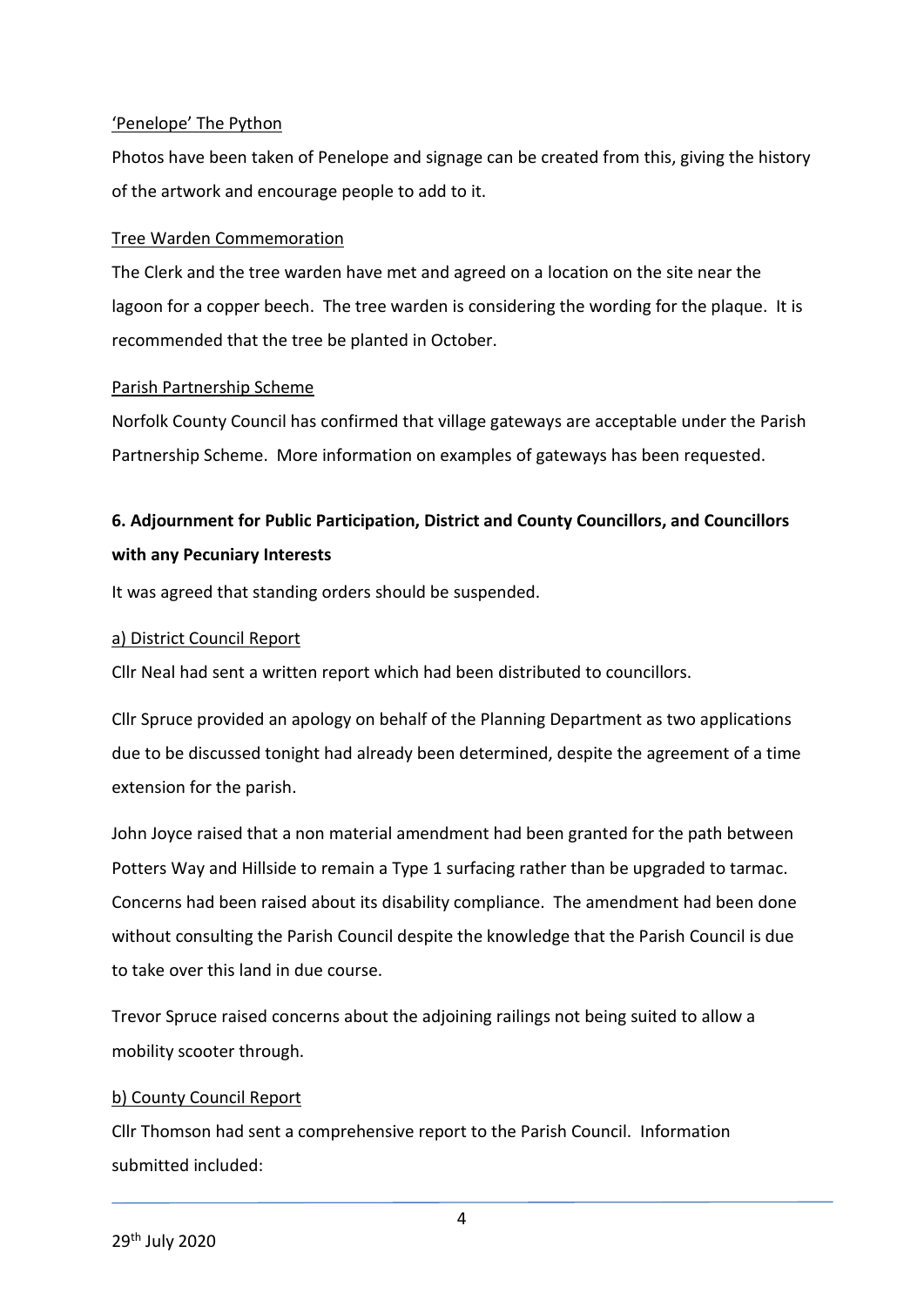- The proposed improvements to the A47/A11 Thickthorn junction.
- The project to provide better facilities and access for visitors to the Roman Town at Caistor St Edmund.
- The NHS (Norfolk and Waveney) briefing on their response to Coronavirus.
- The planning application for a proposed new recycling centre has been submitted and is subject to consultation.
- Norfolk being the pilot area for coronavirus Test and Trace.
- The report in the EDP for a new 420 pupil school in Poringland. The most economic way to build a primary school is for two form entry communal areas, but it may only start with one form entry with space for future growth.
- The extra white line signage on the B1332 / A146 has been installed.
- The Clerk and the Highways Engineer have been in discussions about highway safety on St Mary's Road following a complaint. Wheelie bin stickers have been discussed to prevent 'sign blindness' which can occur with permanent signage.

He thanked parish councillors for their engagement with the site team and the public regarding the ongoing roadworks. He further advised that the brickweave area of the Budgens roundabout will disappear and it will be tarmacked along with the rest of the road. In response to queries about the roadworks finishing after 4pm, this would be because the site team are fully completing a section.

Chris Walker raised concerns about heavy vehicles using Burgate Lane to circumnavigate the roadworks. Vic Thomson advised that the diversion route is around the A146 and Norfolk County Council cannot be held to account for irresponsible driver behaviour. The Clerk has reported the branches that have broken down by heavy goods vehicles and are obstructing the footpath on Rectory Lane to Norfolk County Council Highways.

Cllr Thomson is to send the Clerk regular updates on the completion of the roadworks.

*Vic Thomson Left the Meeting*

c) Public Participation

No matters raised.

*Standing orders were reinstated.*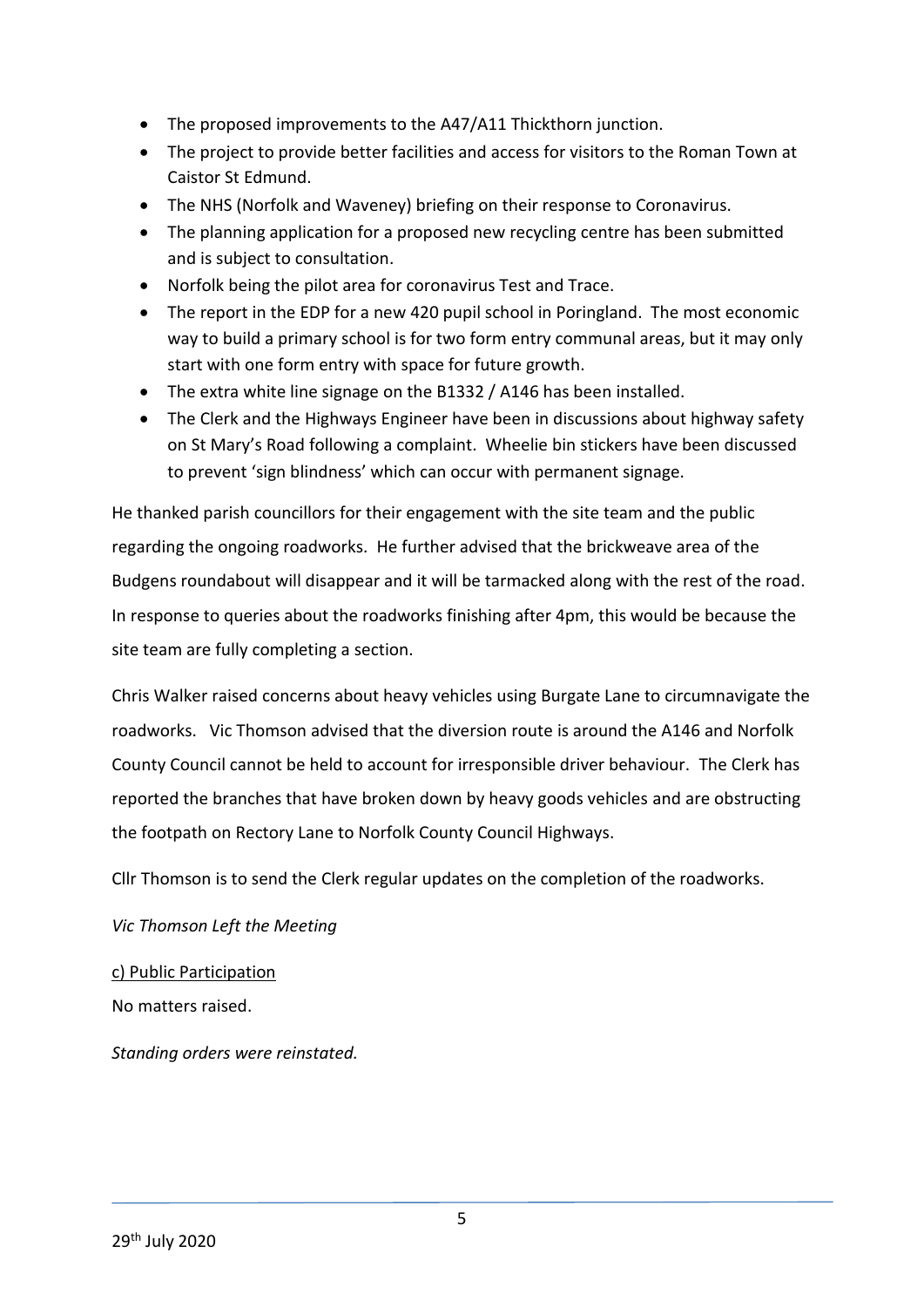#### **7. Planning**

#### a. To Consider Applications Received

*i. 2020/1012 – 109 Cawstons Meadow – Variation of condition 2 from 2020/0017 - Revised Design*

Application determined by South Norfolk Council – approval with conditions.

*ii. 2020/1102 – 22 Hillside – Proposed First Floor Front Extension*

Application determined by South Norfolk Council – approval with conditions.

## *iii. 2020/1140 – St Lawrence, Bungay Road - Application to vary condition 5 of permission 2016/0872/D - Revised drainage.*

Chris Walker presented this application. He noted that South Norfolk Council's Environmental Quality Team had been consulted on this application and did not support the strategy submitted. He proposed that the Parish Council support the Environmental Quality Team in objecting to this application, seconded by John Henson and carried.

#### *iv. 2020/1237 – 73 Rectory Lane – Proposed 2 Storey Side Extension*

John Joyce presented this application. He advised that the extension would cause minimal overlooking and noted that the resident of the property opposite supported the proposal.

John Joyce proposed that the Parish Council should have no objections to this application, seconded by Chris Walker and carried.

*The following planning applications were presented as they could not be deferred to the next meeting.*

## *v. 2020/1282 – 27 Howe Lane – First Floor Front and Side Extensions, Including Front Infill Extension to Ground Floor*

Trevor Spruce presented this application. He raised concerns that the extension would stand proud of the party wall, and that the extension would result in a distinct change of street scene. He proposed that the Parish Council objects to this application on these grounds, seconded by John Henson and carried.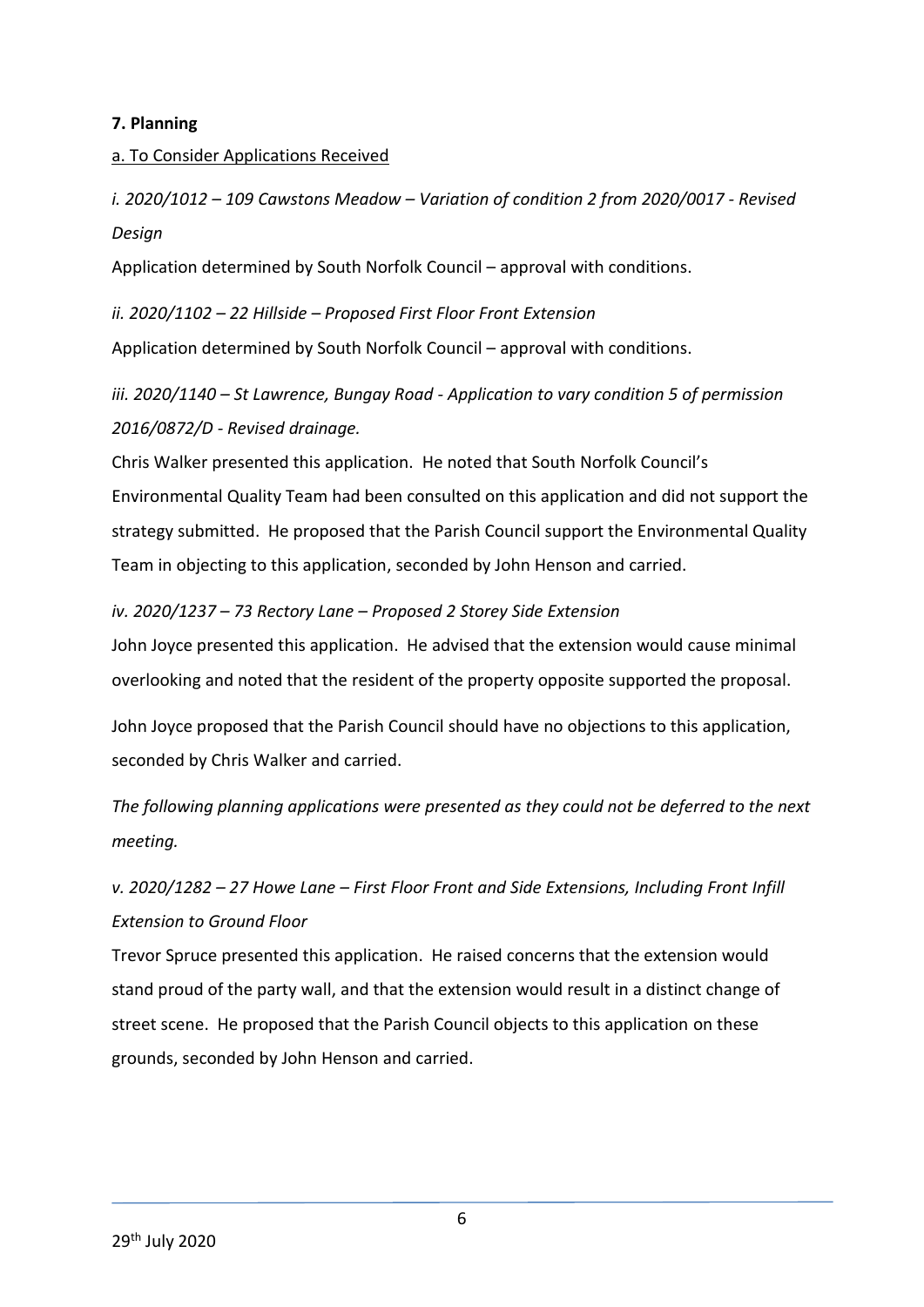*vi. 2020/1322 – 121 The Street – Variation of Condition 2 of Planning Permission 2018/2649 – amendments to the approved plans.*

The Clerk presented this application. The original design of this dwelling was for it to form an end terrace. Due to problems adjoining the new property, the new design is proposed to be a detached property. John Henson proposed that there be no objections to this application, seconded by Peter Lowndes-Burt and carried.

### *vi. 2020/1234 – 57 Potters Way – Conversion of Part of Existing Garage into Non-Habitable Garden Room*

Trevor Spruce presented this application. It was noted that part of the conditions of the original planning application for the Norfolk Homes development was that none of the properties could be converted without the appropriate planning permission. Trevor Spruce advised that there was still room for four cars in the driveway and so there would be no impact on on-street parking. He proposed that there should be no objection to this application, seconded by John Hodgson and carried.

#### b. To Note Planning Decisions

The following decisions were noted:

i) 2020/0681 – 31 Church Close – T2 - Ash Tree - Subsidence to property, put in root barrier. Crown reduction to leave approx height at 12m, crown to be reduced on southern side by approx 2m to leave spread of tree at approx 7.5m.. – **APPROVAL WITH CONDITIONS**

ii) 2020/0830 – 4 Caistor Lane – Erection of a two storey side extension including a single dormer window to front and two skylights to rear.– **APPROVAL WITH CONDITIONS**

iii) 2020/0890 – 8 Landsdowne Drive - Proposed single storey rear extension, extending 4.5m from the rear wall of the original dwelling house, with a maximum height of 2.99m and an eaves height of 2.99m – **PRIOR APPROVAL NOT REQUIRED**

**i**v) 2020/0428 – 2A Stoke Road - Erection of 7ft fence and 7ft wooden entrance gate to replace existing gate – **APPLICATION WITHDRAWN**

v) 2020/0454 – Land North of Stoke Road - Non Material Amendment to 2016/2388 amended details relating to conditions 10 and 17 of 2016/2388 - (10) landscaping scheme

(17) levels – **APPROVAL NO CONDITIONS**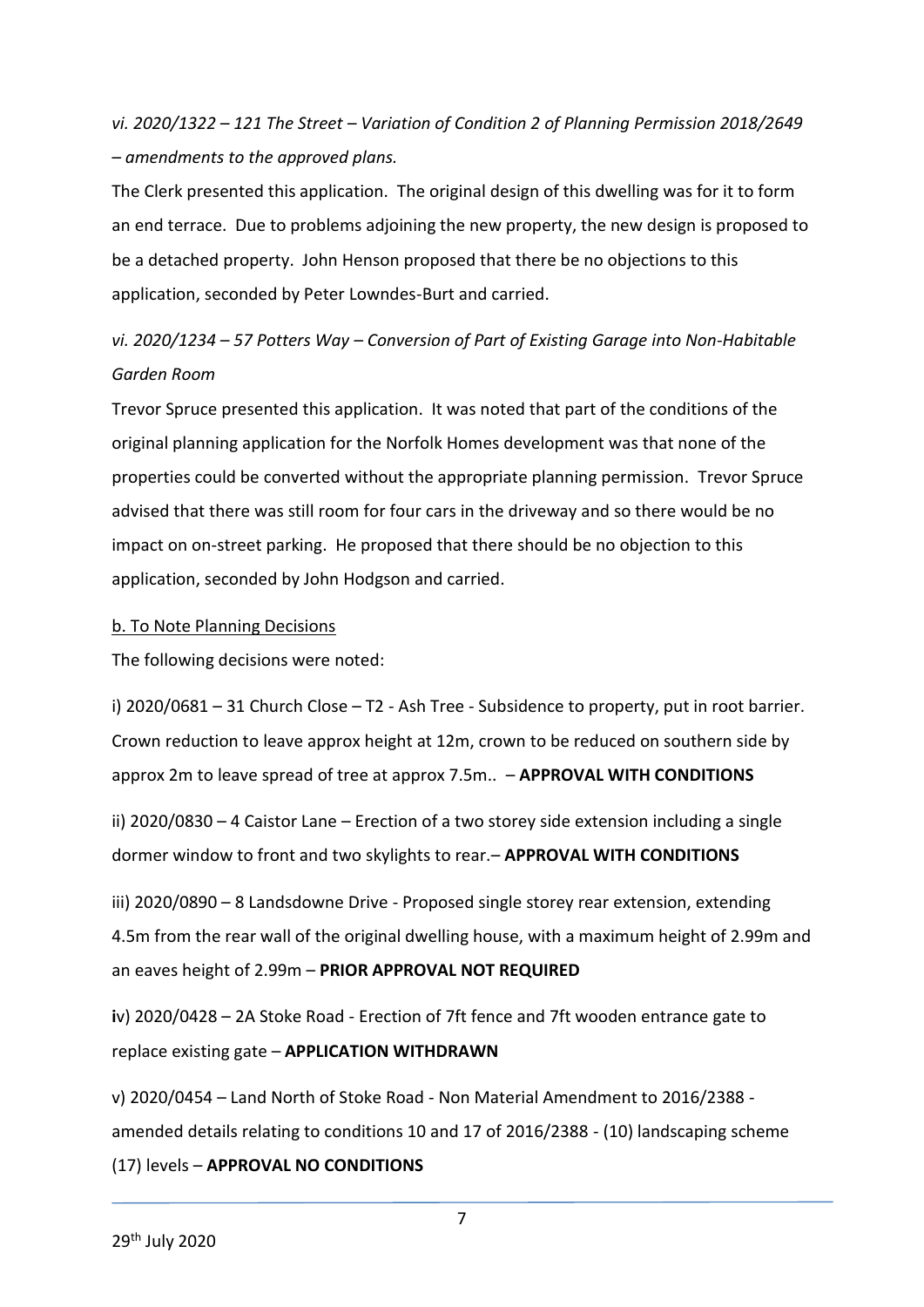vi) 2020/0966 – 2 Romany Walk - Erection of first floor rear extension. Part demolition of existing garage/covered area and erection of attached flat roof garage. **APPROVAL WITH CONDITIONS**

vii) 2020/1042 – 11 St Andrews Close - Two storey side and single story rear extensions – **APPROVAL WITH CONDITIONS**

#### c. Planning Appeals

#### *i. 2019/2417 – 4 Green Fall - Retention of access gates at front of property*

The Clerk advised that the Planning Inspector will be considering this application on comments already submitted. The Parish Council could either keep its original comments or withdraw them, no new comments will be permitted. It was agreed to retain the original comments.

#### **8. To Receive Parish Council Update on Covid-19 Crisis**

The Clerk reported that the first community centre hire commences on 31st July. Week commencing 3rd August see the return of pilates, T'ai chi and Zumba classes. Whereas week commencing 24th August sees the return of Slimming World.

All play areas are now open and there have been no complaints received about the areas not being used in accordance with the guidelines.

South Norfolk Council has given the Parish Council the opportunity to have some 'shop with confidence' items to encourage local people to use local shops. Cllr Spruce and the Clerk have reviewed 5 suitable locations in the parish for the hand sanitiser stations, which would cover most of the local shops. Permissions are in the process of being obtained for these items.

The Clerk reported that she had attended a 'Rebuilding Communities' seminar run by NALC. At this meeting, parishes were encouraged to think about community resilience and how the parish would fare should a second wave of Covid-19 occur or when the furlough scheme ends. She stressed the need to work with the Good Neighbours scheme to see how this could be supported. It was agreed to discuss this at the next Strategic Meeting.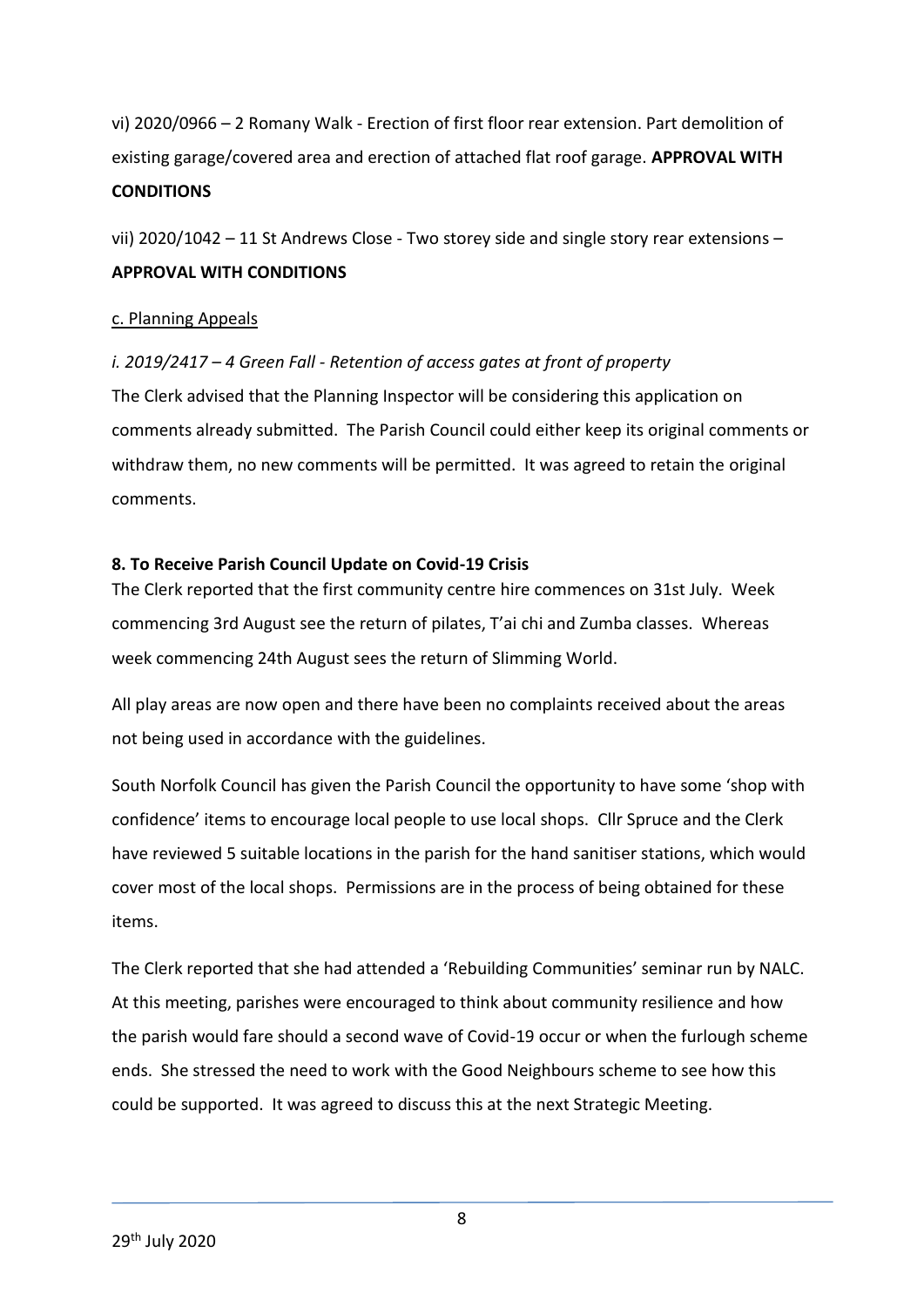#### **9. Finance**

#### a) To Receive Receipts, Payments and Bank Reconciliation for June 2020

The receipts, payments and bank reconciliation for June 2020 were noted by council.

#### b) Accounts for Payment

#### *i) To Agree Accounts for Payment*

Trevor Spruce proposed that the following accounts for payment be accepted, seconded by Peter Lowndes-Burt and carried. This included the agreement to fulfil the account to CGM for grounds maintenance, with the exception of a retention of £450 which will be paid over when the hedges in the cemetery have been fully completed.

| Payee                                                               | <b>Description</b>                    | <b>Amount</b> |
|---------------------------------------------------------------------|---------------------------------------|---------------|
| Staff Salaries and other Contractual Employment Payments (including |                                       | £8,615.21     |
| payments to HMRC and Norfolk Pension fund)                          |                                       |               |
| Microshade                                                          | <b>Hosted IT</b>                      | £147.00       |
| ВT                                                                  | Landline and Broadband                | £92.83        |
| <b>Norfolk ALC</b>                                                  | A Good Appraisal' Course              | £30.00        |
| Ian Smith Group                                                     | <b>Stationery &amp; Covid19 Items</b> | £337.32       |
| Norfolk Copiers                                                     | <b>Quarterly Rental</b>               | £172.76       |
| Norfolk Copiers                                                     | <b>Printing Charges</b>               | £54.04        |
| L. Gooderham                                                        | Mileage                               | £16.29        |
| F. LeBon                                                            | Petty Cash Top Up                     | £2.95         |
| <b>Auditing Solutions</b>                                           | Audit 19/20                           | £534.00       |
| <b>Total Gas and Power</b>                                          | Electricity                           | £539.77       |
| <b>ESPO</b>                                                         | Gas                                   | £52.04        |
| DW Sayer                                                            | <b>Stock Taking Fee</b>               | £150.00       |
| <b>MCL Mechanical</b>                                               | Replacement seal to pipework          | £128.70       |
| <b>MCL Mechanical</b>                                               | New water heater for kitchen          | £568.85       |
| <b>Office Water Supplies</b>                                        | <b>Quarterly Rental</b>               | £85.80        |
| Glasdon                                                             | New Dog Bin                           | £260.28       |
| <b>Greenbarnes Ltd</b>                                              | Lettering for Noticeboard             | £45.48        |
| <b>Screwix</b>                                                      | <b>Maintenance Materials</b>          | £58.95        |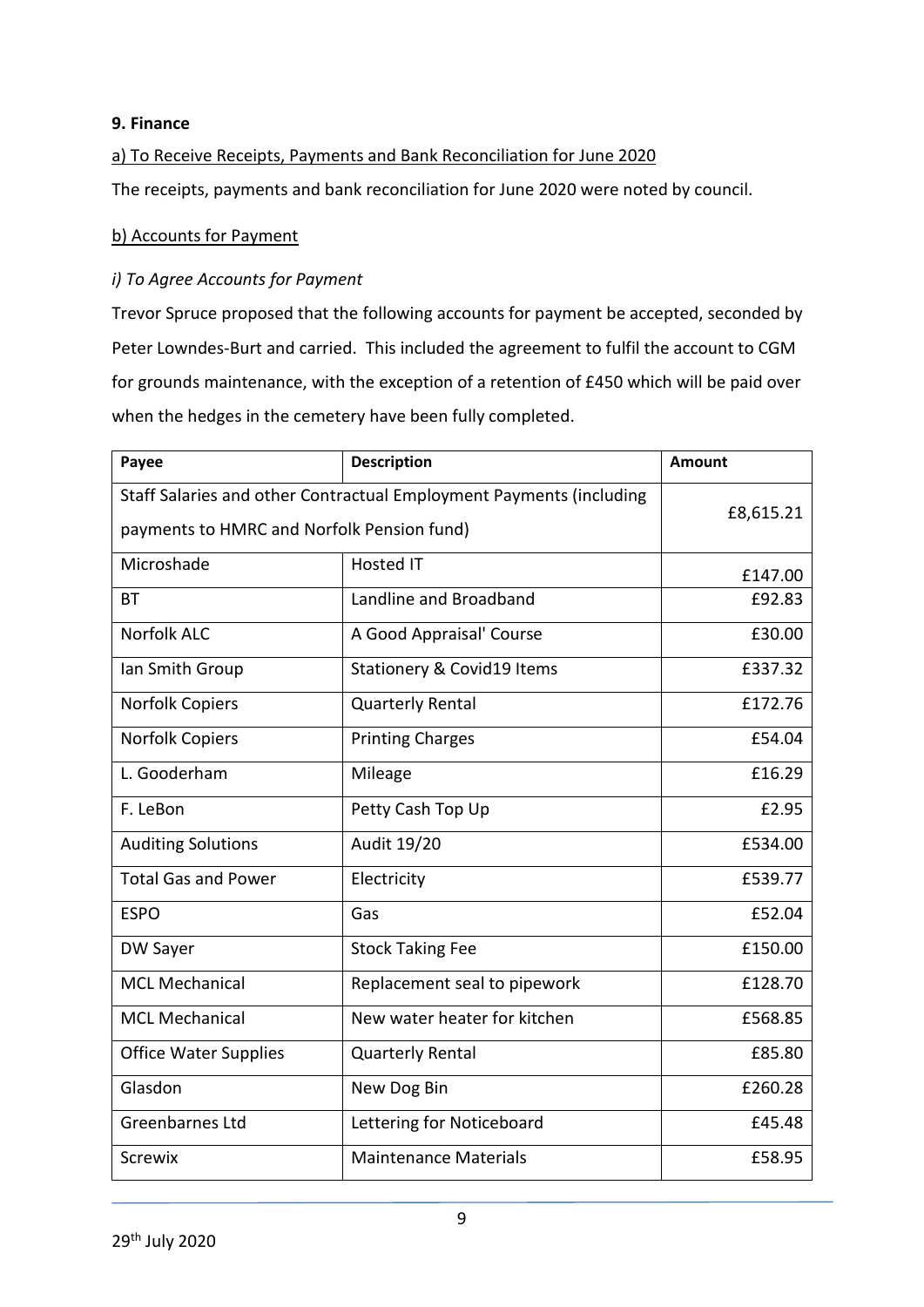| Payee                          | <b>Description</b>                           | Amount     |
|--------------------------------|----------------------------------------------|------------|
| Flameskill                     | Fire Extinguisher Servicing                  | £71.64     |
| <b>CGM</b>                     | <b>Grounds Maintenance</b>                   | £2998.48   |
| Vortex                         | <b>Grounds Maintenance</b>                   | £587.00    |
| Garden Guardian                | <b>Grounds Maintenance</b>                   | £1,672.42  |
| <b>J&amp;A Saunders</b>        | <b>Window Cleaning</b>                       | £120.00    |
| Barclaycard                    | Various                                      | £131.21    |
| <b>Central Source Ltd</b>      | <b>Additional Belt Barriers</b>              | £284.94    |
| <b>Play Inspection Company</b> | Play Area Inspections                        | £270.00    |
| <b>Bin Dirty</b>               | <b>Bin Cleaning</b>                          | £77.50     |
| <b>Norwich Electrical</b>      | <b>Emergency Lighting Test &amp; Repairs</b> | £404.34    |
| Faye LeBon                     | <b>Refund for Cleaning Materials</b>         | £15.00     |
| Name Withheld                  | Refund of community centre hire              |            |
|                                | $(Covid-19)$                                 | £100.00    |
|                                | <b>TOTAL</b>                                 | £18,624.80 |

*Trevor Spruce Disconnected from the Meeting*

*ii) To Agree Accounts for Payment (Councillors with Pecuniary Interests)*

Chris Walker proposed that the following account for payment be accepted, seconded by John Henson and carried.

| Payee             | <b>Description</b>                                             | Amount  |
|-------------------|----------------------------------------------------------------|---------|
| Spruce Landscapes | Take down and rehang cemetery gates and<br>install B-Line sign | £102.00 |
|                   | <b>TOTAL</b>                                                   | £102.00 |

*Trevor Spruce Re-joined the Meeting*

#### c) To Receive Quarterly Budget Report

The Clerk advised that all finances were on budget, with the exception of community centre income which, due to Covid-19, had had no income for the first quarter. An analysis of loss of income had been done and it had been established that from the date the community centre closed, to the end of July, in excess of £32,000 had been lost in income from the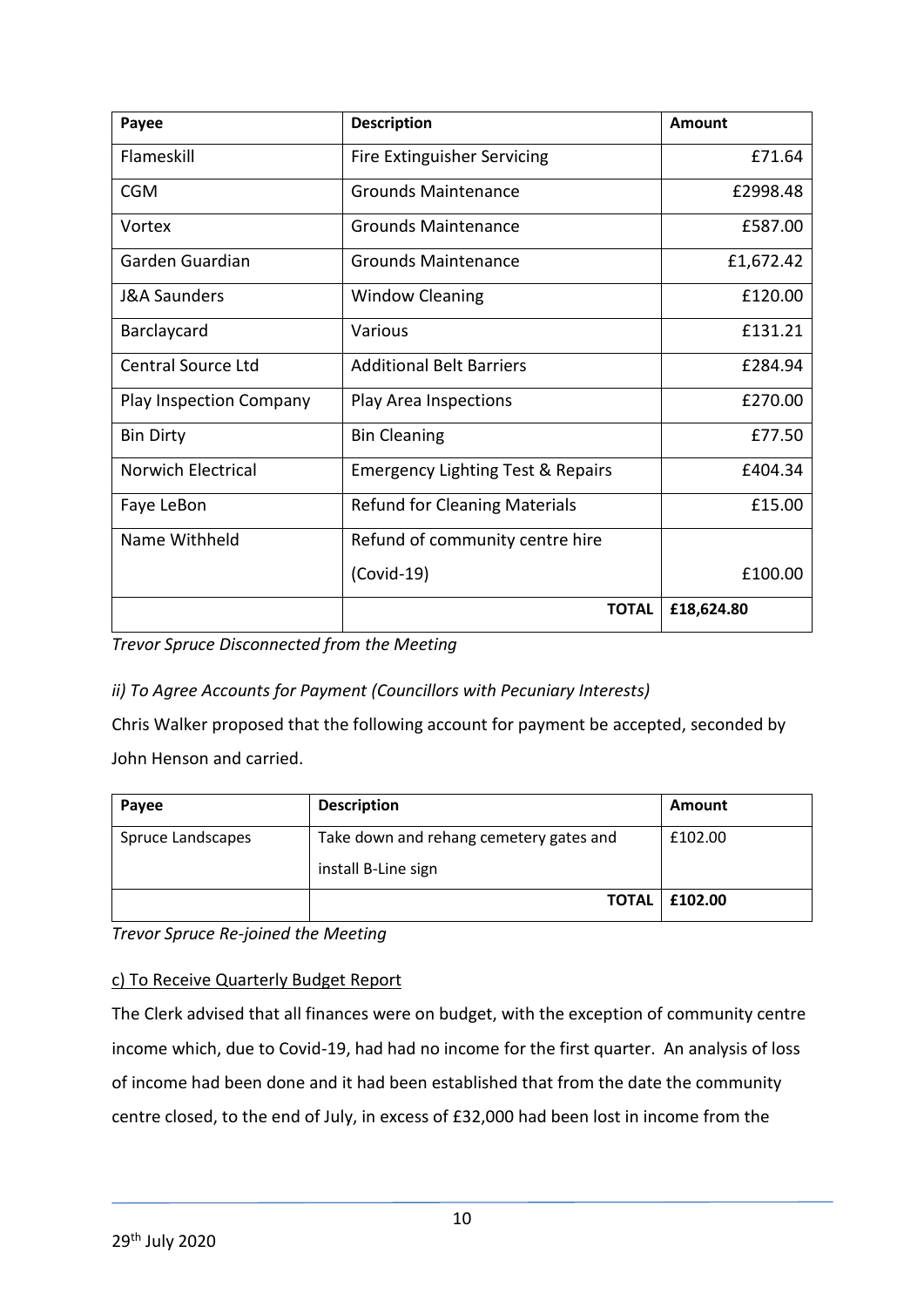community centre. The bar wastage would have to be added to this to establish a figure which reflected the true impact on the community centre.

#### d) To Receive Internal Audit Report

The internal audit report had been circulated to councillors. John Henson proposed this was received, seconded by Chris Walker and carried.

#### e) To Agree Annual Governance Statement for 2019/2020

John Henson proposed that the Parish Council had met all its obligations, seconded by Chris Walker and carried.

#### f) To Agree Annual Accounting Statements for 2019/2020

John Henson proposed that the Annual Accounting Statements be accepted, seconded by Chris Walker and carried.

#### **10. Advisory and Working Groups**

#### a) Neighbourhood Plan

John Henson reported that the six week consultation on the changes to Policy 2 commenced on Monday 29th June and runs to 5pm on 10th August 2020. Depending upon the result of the consultation, an examination may be needed for just this policy,

A referendum cannot be held until May 2021 as a result of changes in legislation due to Covid-19, but once the plan has been accepted by South Norfolk Council it will hold significant weight.

It was agreed to discuss item (b) at the end of this section as it leads into the HR discussion to be held under item 12.

#### c) Community Land Project

#### *i) To Receive Update on Community Land Project*

John Joyce reported that a useful meeting had been held with South Norfolk Council on  $16<sup>th</sup>$ July, to discuss the Parish Council's concerns with the land transfers from Norfolk Homes.

The Clerk advised that South Norfolk Council had recently provided details of Norfolk Homes' updated proposal and that South Norfolk Council had deemed this reasonable. This included the relinquishing of the access rights to the land by Norfolk Homes. The Clerk is in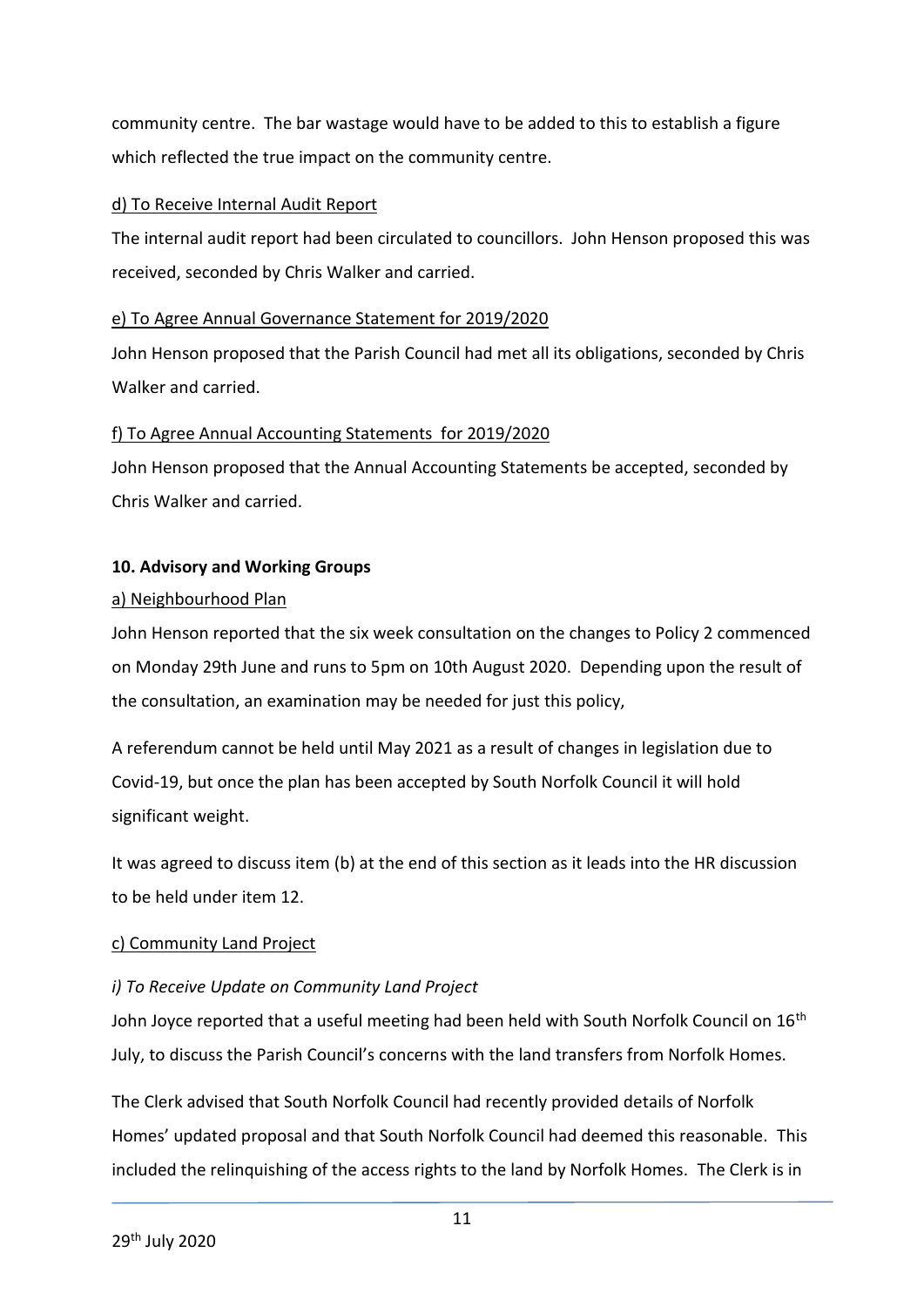the process of checking the contents of the email and is to ask South Norfolk Council whether the proposed commuted sum applies to just the Community Land Project land or whether it also includes the smaller parcels of land that Norfolk Homes also wanted to transfer at the same time.

#### d) Playing Field

#### *i) To Consider Options for CCTV Upgrade*

The draft minutes from this meeting had been circulated. It was agreed after a proposal from John Henson and a second from Chris Walker, to defer the decision on the CCTV upgrade as the proposals had not been reviewed.

Carl Pitelen queried the cutting of the bowling green. The Clerk advised that the contractor had been instructed to proceed with the cut.

#### e) Strategic Working Group

The draft minutes of this meeting had been circulated.

#### b) Community Centre Advisory Group

#### *i) To Consider Plan for Re-Opening Café*

John Hodgson had provided council with the plans and costings for reopening the café, which had been agreed by the community centre advisory group. He proposed that the café should be reopened for a 4 week trial period starting on  $10<sup>th</sup>$  August. The café should be opened on a Monday, Wednesday and Friday between the hours of 9.30am to 12.30pm for teas/coffees and a limited food service. This was seconded by John Henson and carried.

## **11. To Receive Proposal to Close the Meeting for Item 12 Under Section 1 Para 2 of the Public Bodies (Admissions to Meetings) Act 1960 as the Item Refers to Terms and Conditions of Employment**

It was agreed after a proposal from John Henson and a second from David Hewer that section 12 should be closed to the public as it relates to terms and conditions of employment.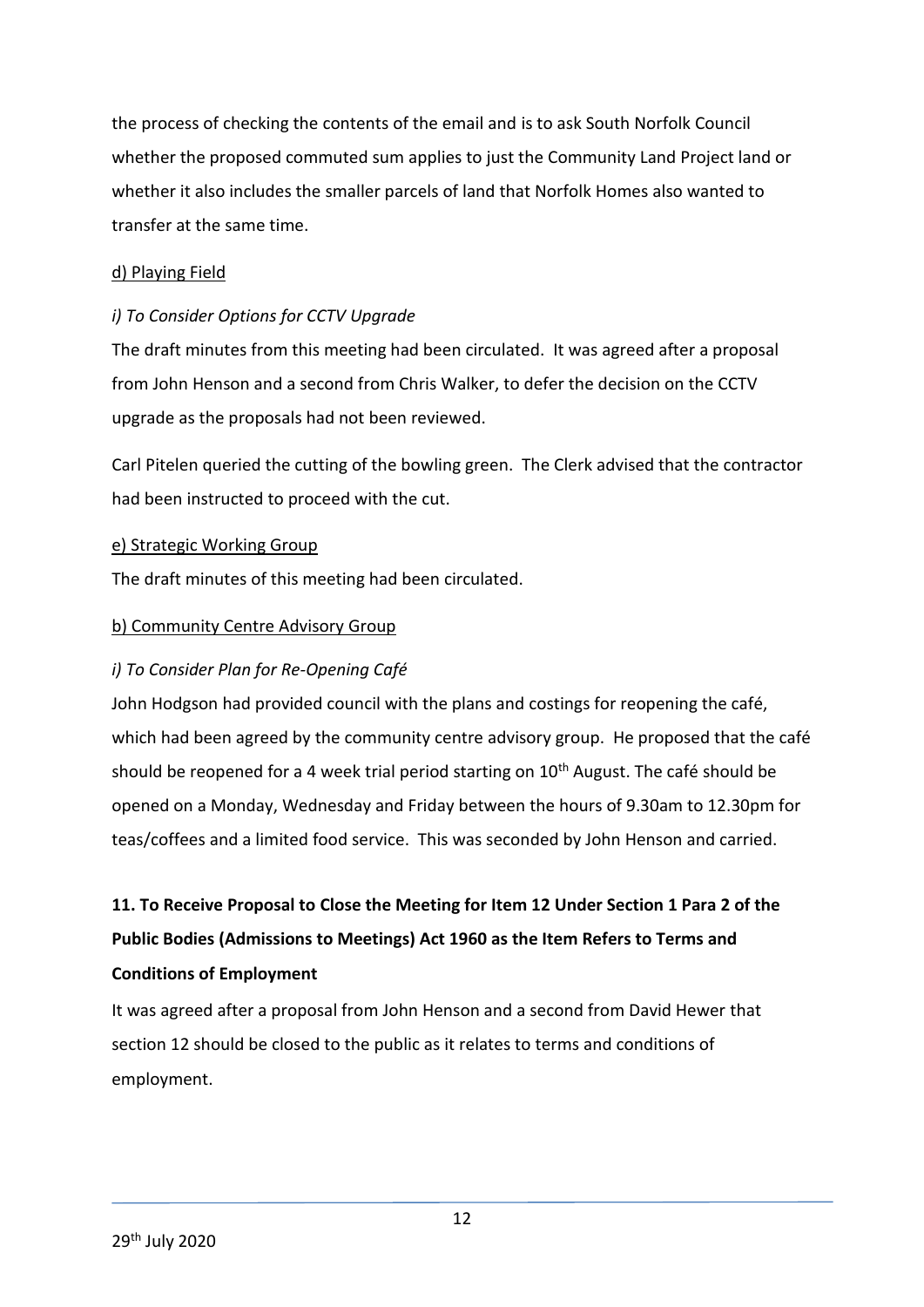#### **12. HR Advisory Group**

#### c) To Consider Employment of a Person to Run the Community Centre Café

It was agreed after a proposal from John Joyce and a second from Trevor Spruce that a member of staff should be employed to run the community centre café for the trial period. Terms and conditions of employment were agreed and John Hodgson and the Clerk were given delegated authority to make the appointment.

#### a) To Receive Update Report on Interview Process for Assistant Clerk

The Clerk reported that the HR Advisory Group had met and agreed a shortlist of applicants for the position of Assistant Clerk. Tim Boucher, Chris Walker and the Clerk will be interviewing on 4<sup>th</sup> August.

## b) To Agree Delegated Authority for the HR Advisory Group to Make Appointment for Assistant Clerk

It was agreed after a proposal from John Joyce and a second from John Hodgson to give delegated authority to Tim Boucher, Chris Walker and the Clerk to make the appointment of Assistant Clerk after interviewing each candidate.

## **13. To Receive Proposal to Close the Meeting for Item 14 Under Section 1 Para 2 of the Public Bodies (Admissions to Meetings) Act 1960 due to the Commercial Sensitivity of the Item.**

It was agreed after a proposal from Chris Walker and a second from John Hodgson that section 14 should be closed to the public due to the commercial sensitivity of the item.

#### **14. To Consider Land Options**

Tim Boucher had sent council a proposal for consideration in relation to land in the parish.

John Joyce proposed that the Parish Council should commit a maximum of £3,000 into a feasibility study to establish financial viability of the project, seconded by John Henson and carried. Tim Boucher and The Clerk were given delegated authority to proceed with the feasibility study for the project.

#### **15. To Note Date of Next Parish Council Meeting.**

This was noted as Wednesday 2<sup>nd</sup> September, commencing at 7pm by video conference.